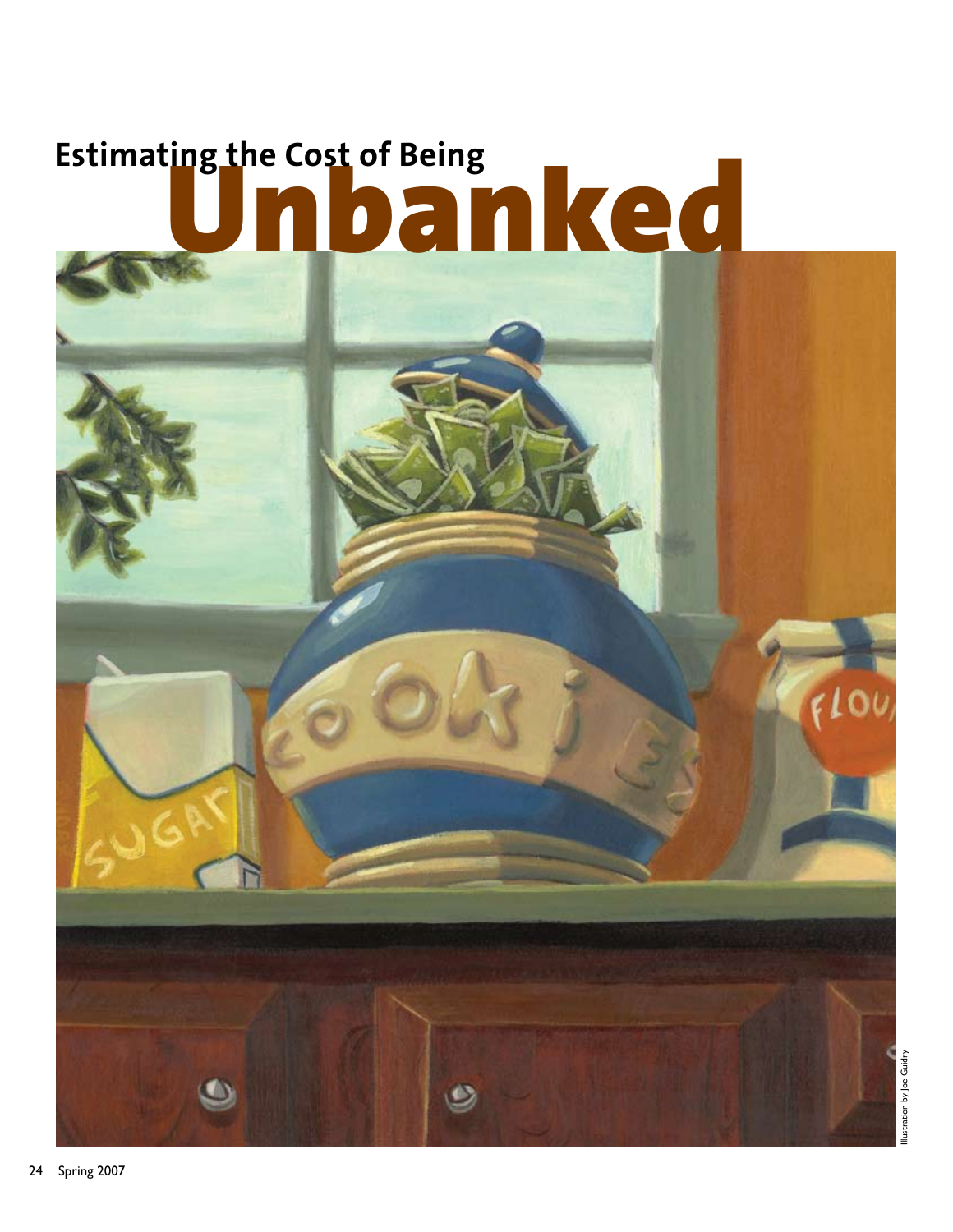by Tyler Desmond and Charles Sprenger Federal Reserve Bank of Boston

surprising number of people do not use banks, and it can cost them. Estimates of U.S. households lacking a formal banking affiliation with a federally insured depository institution run from 10 percent and 25 percent. The people in these households, the "unbanked," resort to alternative financial-service providers, retail outlets such as groceries and convenience stores, and banks where they hold no account but make use of services such as check cashing and bill payment. A

Several studies have attempted to understand these individuals and examine what costs they incur by not having a checking or savings account. Clearly, policy aimed at bringing formal financial services to the unbanked (such as the Department of Treasury's recent effort to promote special accounts for direct deposit of government checks, electronic transfer accounts) hinges on these cost-accounting exercises. The unbanked will benefit from having an account only if the costs of not having one are greater than the costs of having one. A better understanding of the direct and indirect costs is key to helping this population.

# **Characteristics of the Unbanked**

Virtually all studies show that, compared with people who have bank accounts, the unbanked have below average income and education, are younger, more likely to reside in urban areas, and disproportionately nonwhite.1 Though a relatively homogeneous group, the individual members give varied reasons for not having accounts—they dislike banks, they lack proper identification for opening an account, they prefer the convenient hours of alternative financial services, they like the privacy of keeping money at home.<sup>2</sup>

But people's primary justifications for remaining unbanked relate to their income and the perceived cost of bank accounts.3 Many individuals weigh the costs of being banked (monthly fees, minimum balance requirements, and possible overdraft charges) against the costs of being unbanked

and decide in favor of the latter. But are they able to correctly identify the full spectrum of costs? Organizations interested in helping this population need to know the answer.

# **Direct Costs**

Direct costs of being unbanked (costs that are clearly quantifiable and immediate) consist primarily of the fees associated with basic banking services such as check cashing and bill payment. Most studies combine fees related to check cashing and money orders (for bill payment) to estimate direct costs. In calculating the cost of cashing checks, it is important to separate government and payroll checks from personal checks as the fees are often different. Check cashing outlets, termed neighborhood financial-service centers, tend to charge the most for check cashing services. The fee for personal checks can be as high as 10 percent of face value while government or payroll checks cost up to 1.5 percent of face value.<sup>4</sup> Banks and credit unions may also cash checks for people who do not hold accounts, typically at a much lower price.<sup>5</sup>

Money orders purchased for bill payment are somewhat more uniform in

# **Estimated Cost of Being Unbanked**

| <b>Researcher</b>            | <b>Monthly Cost</b> | <b>Yearly Cost</b> | <b>Costs the Researcher</b><br><b>Accounted For</b>                                  |
|------------------------------|---------------------|--------------------|--------------------------------------------------------------------------------------|
| Edward S. Prescott (1999)    | \$2.50              | \$30               | Money orders<br>(checks cashed for free)                                             |
| $ oseph $ . Doyle $(1999)^*$ | \$14.33             | \$172              | Check cashing fees<br>(one payroll check per month)                                  |
| Michael S. Barr (2004)       | \$20.83             | \$250              | Check cashing fees<br>(one payroll check per month)                                  |
| Barbara A. Good (1999)       | \$26.50             | \$318              | Check cashing fees<br>(one government,<br>two personal checks)<br>Three money orders |

\* Joseph J. Doyle, et al., "How Effective is Lifeline Banking in Assisting the 'Unbanked'?" *Federal Reserve Bank of New York Current Issues in Economics and Finance* 4, no. 6 (June 1999).